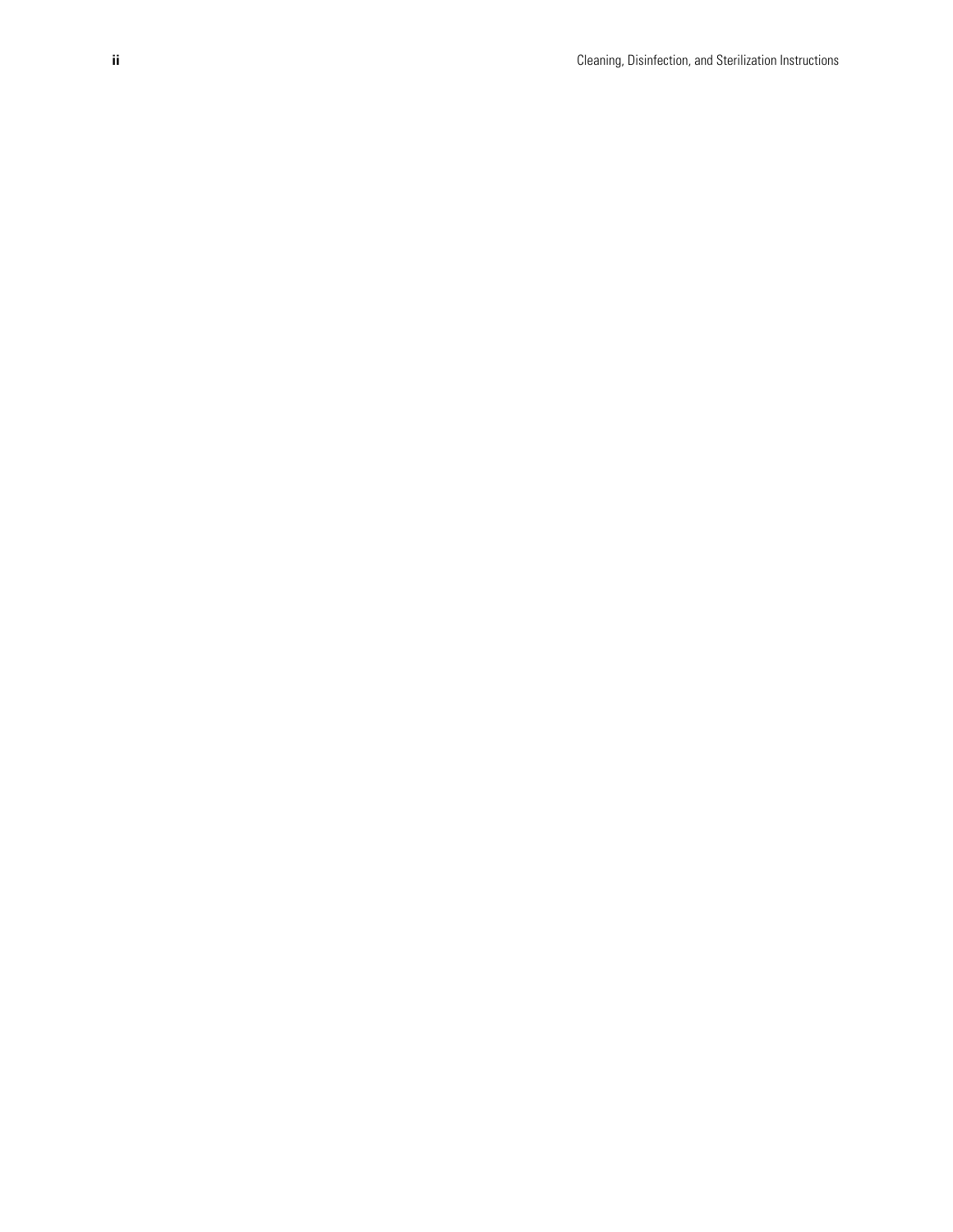# ENGLISH

### Intended Use

The Welch Allyn Rigid Reusable & Single Use Sigmoidoscopes and Anoscopes are used to illuminate and facilitate the examination of the rectal and anal cavity. The instrument also provides a means of entry for surgical instruments into the rectal and anal cavity.

Endoscopes and the insufflation system are categorized as semi-critical devices requiring high level disinfection and the illumination system is categorized as a non-critical device requiring low-level disinfection according to the Multi-society guideline for reprocessing flexible gastrointestinal endoscopes published by Gastrointestinal Endoscopy (volume 58, No. 1, 2003) and simultaneously in Infection Control and Hospital Epidemiology. Optional higher level processes have been included in these instructions.

Refer to ASTM F1518-00, Standard Practice for Cleaning and Disinfection of Flexible Fiberoptic and Video Endoscopes Used in the Examination of the Hollow Viscera, for additional guidance on reprocessing of these devices/accessories. Although this standard is for flexible endoscopes, it contains information that can be applied to rigid endoscopes as well.

**Caution** U.S. federal law restricts this device to sale by or on the order of a physician or licensed healthcare practitioner. This device should only be used by trained personnel.

**Caution** Perform reprocessing immediately after each use.

**Caution** Consult your facility's procedures and the reprocessing agents manufacturer's instructions for the agents reuse, recommended Personal Protective Equipment and other safety precautions such as ventilation, etc.

**Caution** Examine surfaces of all components for wear or damage after cleaning, disinfection, and/or sterilization.

**Caution** For cleaning and/or disinfection, use brushes appropriate for the size of the endoscope channel parts, connectors, and orifices (e.g. bristles should contact all surfaces). Cleaning/disinfection tools (brushes, etc.) should be single use or thoroughly cleaned, disinfected, and/or sterilized between uses.

**Caution** Unless otherwise specified, perform all reprocessing procedures at ambient (room) temperature.

**Caution** Clean and disinfect all devices or accessories per these instructions prior to returning to Welch Allyn (e.g. for repair and service).

**Caution** Users are responsible to qualify any deviations from these procedures.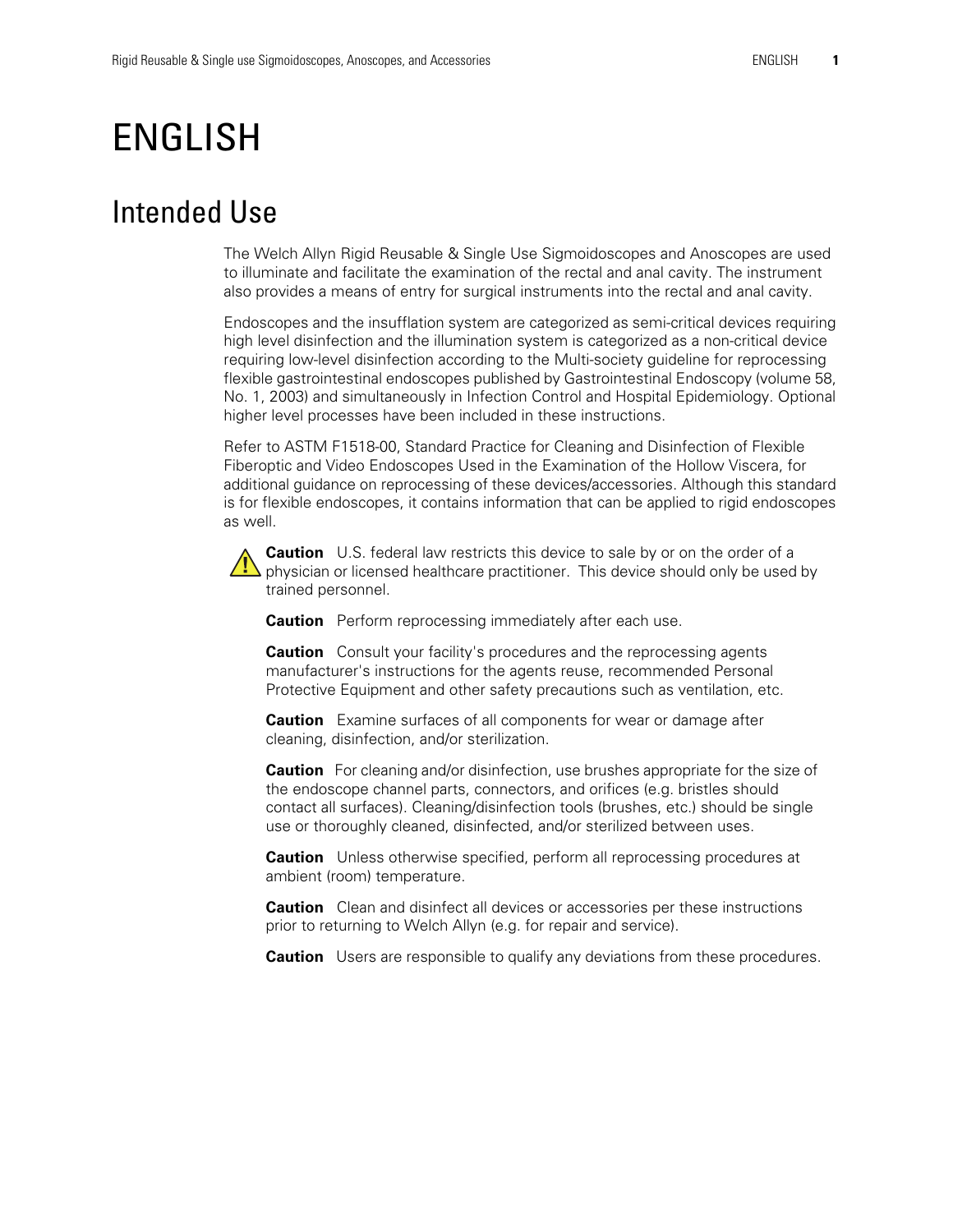## Rigid Sigmoidoscopes, Anoscopes, and Light Carrier

|                                         |       |                                       |       | od,<br>O                                     |
|-----------------------------------------|-------|---------------------------------------|-------|----------------------------------------------|
| 37023                                   |       | 32820                                 |       | 36019                                        |
| <b>Anoscope</b><br><b>Part Numbers:</b> |       | Sigmoidoscope<br><b>Part Numbers:</b> |       | <b>Light Carrier</b><br><b>Part Numbers:</b> |
| 37019                                   | 38614 | 32010                                 | 32820 | 36019                                        |
| 37023                                   | 38619 | 32020                                 | 32830 | 38700                                        |
| 37027                                   | 38622 | 32410                                 | 33220 | <b>Suction Tube*</b>                         |
| 38108                                   | 38900 | 32420                                 | 33620 | <b>Part Numbers:</b>                         |
| 38114                                   | 39614 | 32810                                 | 33830 | 30130                                        |
| 38119                                   | 39619 |                                       |       | 30140                                        |
| 38122                                   | 39622 |                                       |       |                                              |

\*Suction Tubes not illustrated

**Note** For all steps, remove obturator for separate cleaning and open viewing window.

**Caution** Welch Allyn recommends the use of the Single Use Insufflation Bulb **Filter (REED 30210)** for all applicable endoscopic procedures. The filter does not eliminate the need to properly process the insufflation bulb with each use, but restricts internal contamination and aspiration of fluids.

### **Cleaning**

- 1. Prepare an enzymatic detergent formulated for endoscopic instruments according to the manufacturer's instructions. These instructions were validated using ENZOL<sup>®</sup>/ CIDEZYME®.
- 2. Submerge the item in the cleaning solution.
- 3. Using a soft bristle brush, scrub the item submerged in the cleaning solution for a minimum of 5 minutes then rinse with sterile water for 5 minutes.

### High Level Disinfection

- 1. Follow the Cleaning instructions above.
- 2. Using CIDEX<sup>®</sup> OPA (0.55% OPA, 14-day maximum reuse), soak the item for a minimum of 12 minutes.
- 3. Perform 3 sequential rinses of the item for a minimum of 5 minutes each with sterile water.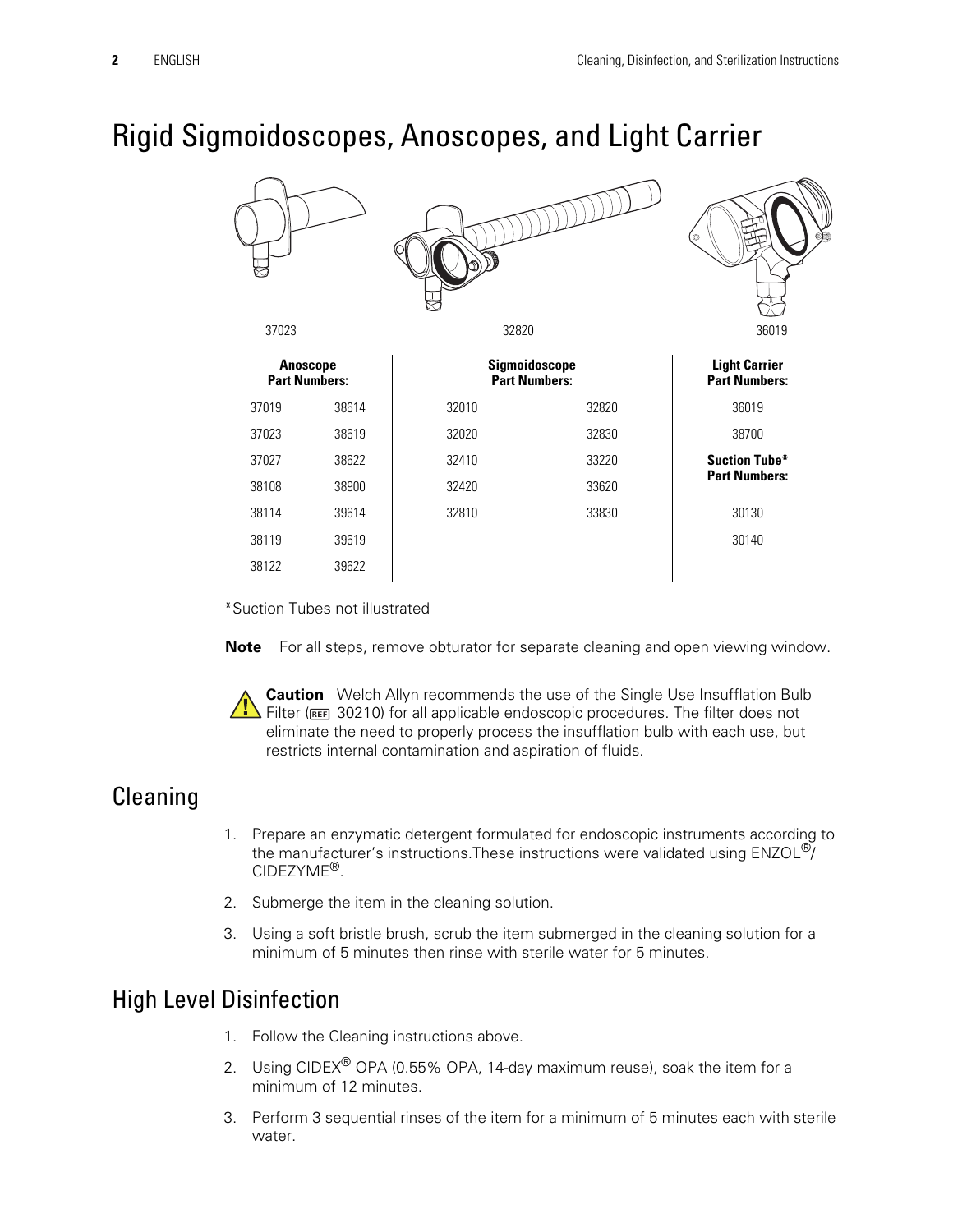4. Allow the item to dry for 24 hours or until no moisture remains in the device. Any moisture in the device could occlude the insufflation bulb filter.

#### **Sterilization**

- 1. Follow the Cleaning instructions above.
- 2. Perform one autoclave cycle that includes 6 minutes at 270° F (132° C) and a cool down period of at least 15 minutes. These instructions were validated using a gravity autoclave. Validate any other sterilization equipment and load configurations.

# Light Handle Assembly and Handle Adapter



**Note** Leave the lamp installed while reprocessing 73210, 73211 and 73500.

### Assembly and Disassembly Instructions for 73210 and 73211

- 1. Disconnect the light handle from the power supply cord and the device.
- 2. Unscrew the outer sleeve of the handle by turning it counterclockwise.



3. Follow one of the reprocessing methods described below.



**Caution** Do not immerse the rectal light handle body and cord in any solution. Doing so may damage the rectal light handle body and cord and void the warranty.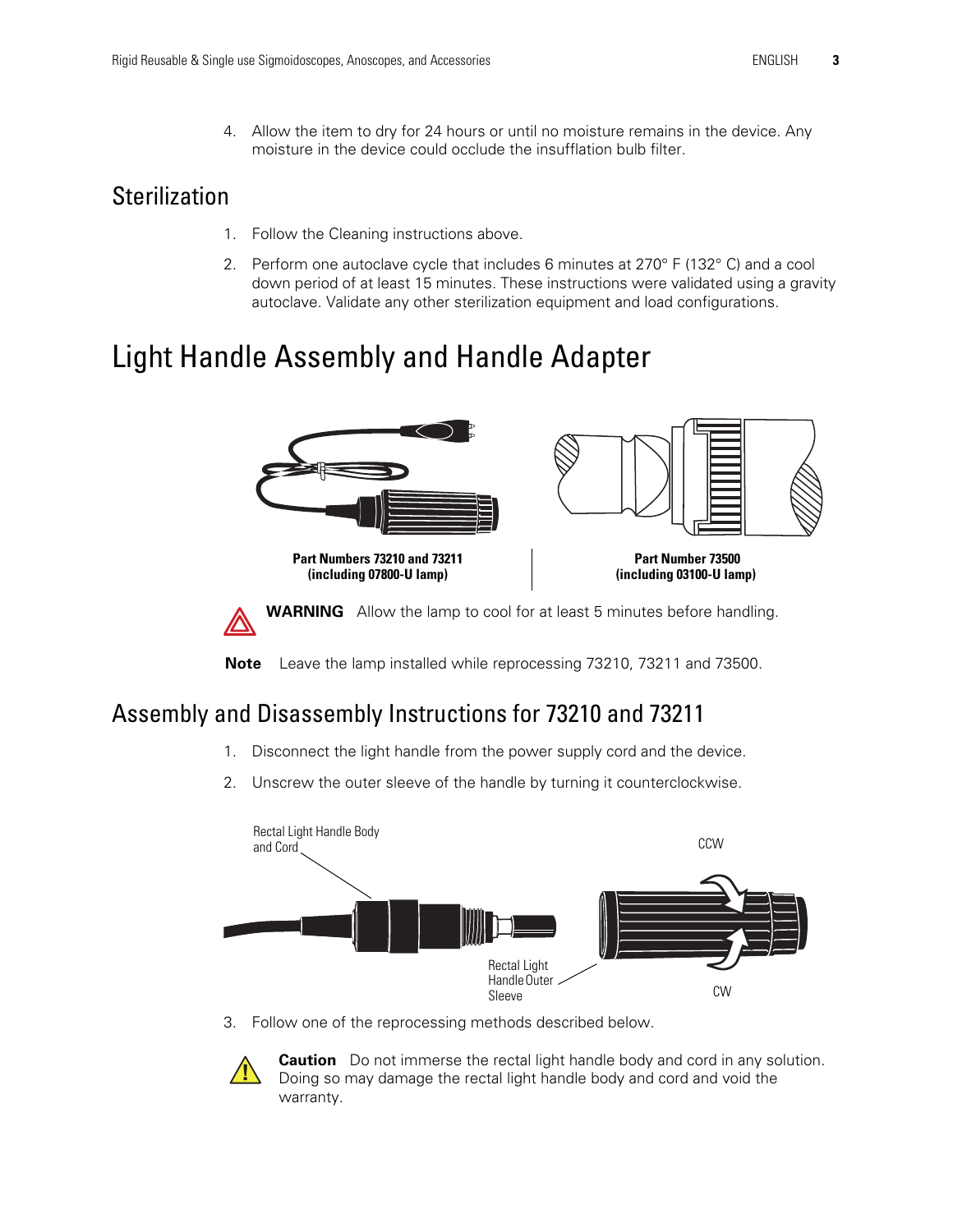- 4. After performing a reprocessing procedure, wipe the lamp with a soft, dry, lint free cloth.
- 5. Re-attach the clean sleeve to the handle by screwing in a clockwise direction.
- 6. Re-connect the power supply cord to the light handle and verify that the unit works by plugging it in. If the lamp fails to illuminate follow the troubleshooting instructions located in light handle manual (**REE** 700791) supplied with your handle.

### Cleaning (73210, 73211 and 73500)

- 1. Prepare an enzymatic detergent formulated for endoscopic instruments according to the manufacturer's instructions.These instructions were validated using ENZOL/ CIDEZYME.
- 2. Submerge the rectal light handle outer sleeve in the cleaning solution.
- 3. Using a soft bristle brush, scrub the item submerged in the cleaning solution for a minimum of 5 minutes then rinse with sterile water for 5 minutes.
- 4. Wet the rectal light handle body and cord with the cleaning solution.
- 5. Using a soft bristle brush, scrub the cord with the cleaning solution for a minimum of 5 minutes then rinse the cord with sterile water for 5 minutes.

#### Intermediate Level Disinfection (73210, 73211 and 73500)

- 1. Follow the Cleaning instructions above.
- 2. Using CaviWipes<sup>™</sup>, wipe all item surfaces and keep wet with CaviWipe solution for a minimum of 5 minutes.
- 3. Allow the item surface to dry for a minimum of 10 minutes.

### Sterilization (73211 ONLY)



**Caution** Autoclaving the light handle may reduce the product's functional life.

- 1. Follow the Cleaning instructions above.
- 2. Perform one autoclave cycle that includes 6 minutes at 270° F (132° C) and a cool down period of at least 15 minutes. These instructions were validated using a gravity autoclave. Validate any other sterilization equipment and load configurations.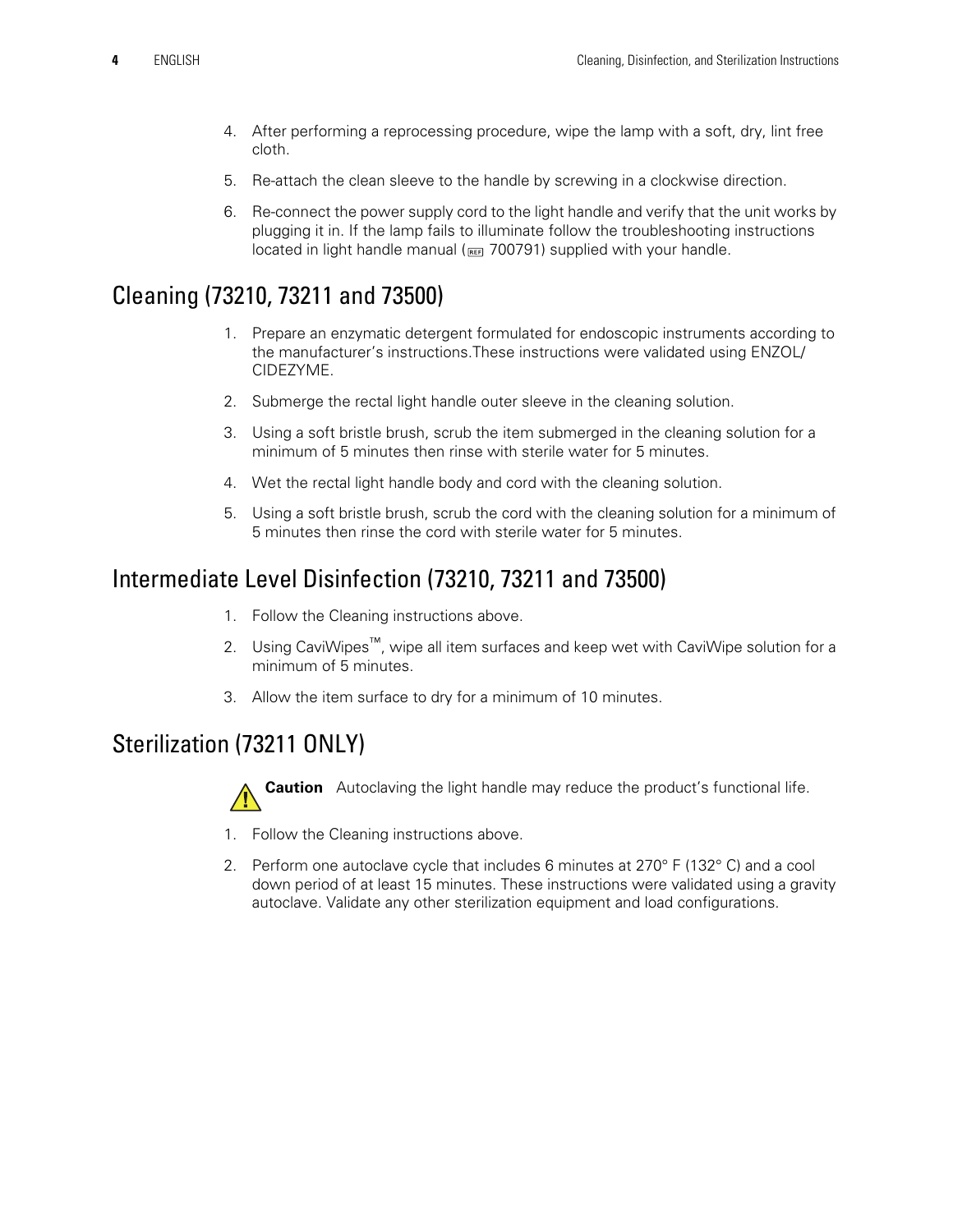# Insufflation System



**Caution** Welch Allyn recommends the use of the Single Use Insufflation Bulb Filter ( $\frac{1}{\sqrt{1}}$  Filter ( $\frac{1}{\sqrt{10}}$  30210) for all applicable endoscopic procedures. The filter does not eliminate the need to properly process the insufflation bulb with each use, but restricts internal contamination and aspiration of fluids.

**Caution** Do not disassemble the insufflation bulb.

**Caution** The insufflation bulb may discolor after disinfection or sterilization without effecting performance.

**Caution** Do not autoclave insufflation system. Damage will occur.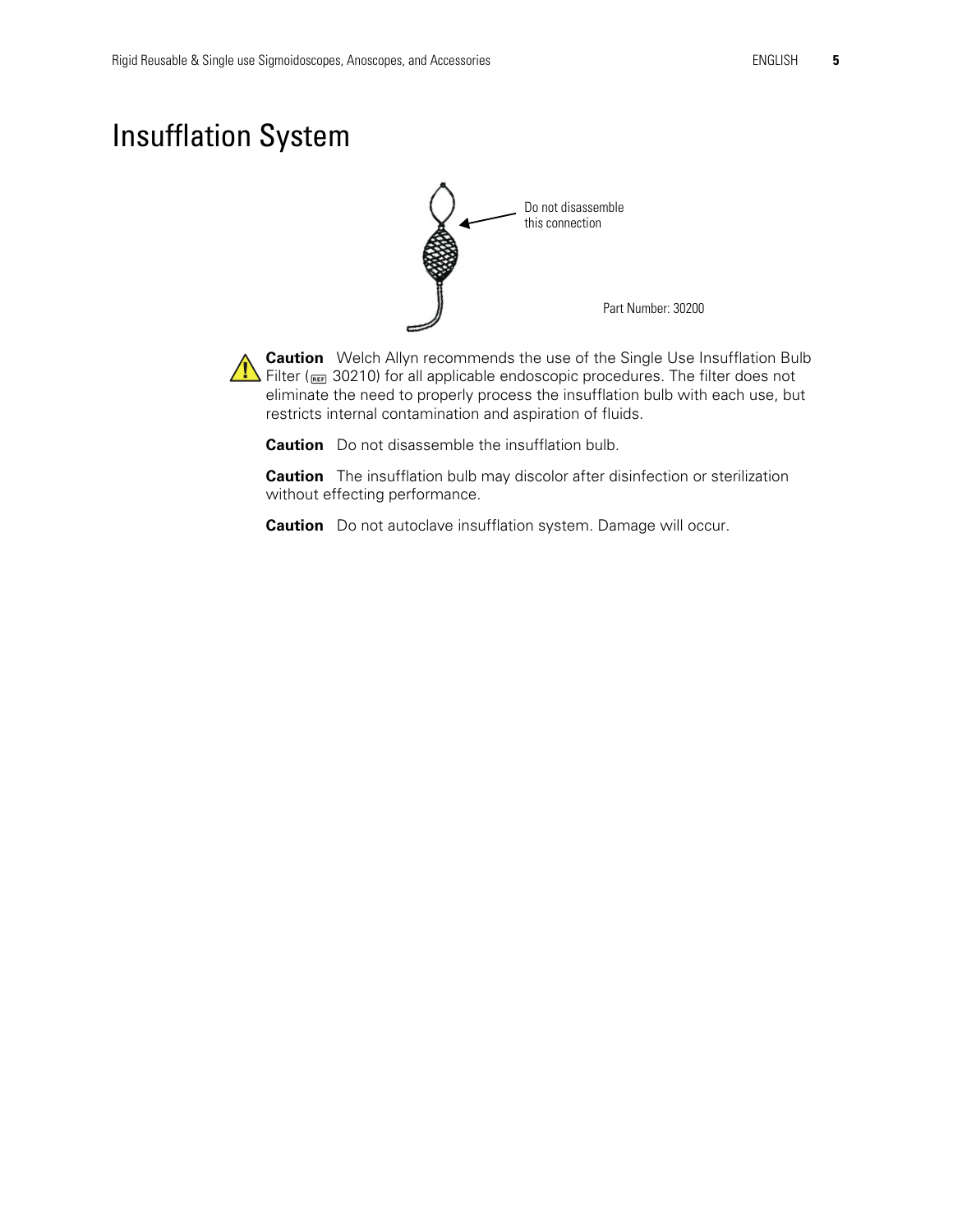### Cleaning

- 1. Prepare an enzymatic detergent formulated for endoscopic instruments according to the manufacturer's instructions.These instructions were validated using ENZOL/ CIDEZYME.
- 2. Submerge the item in the cleaning solution.
- 3. Using a soft bristle brush, scrub the item submerged in the cleaning solution for a minimum of 5 minutes then rinse with sterile water for 5 minutes.
- 4. Using a 60 cc syringe, deliver 60 cc of the cleaning solution to the inside of the bulb through the hose-end.
- 5. Lightly agitate the solution inside of the bulb for a minimum of 5 minutes.
- 6. Empty the cleaning solution from the bulb.
- 7. Using a 60 cc syringe, deliver 60 cc of sterile water into the bulb through the hoseend.
- 8. Lightly agitate the water inside of the bulb for a minimum of 5 minutes.
- 9. Empty the rinse water from the bulb, and repeat rinse with sterile water 5 more times.
- 10. The bulb must be dried sufficiently. Any moisture inside the device could occlude the insufflation bulb filter (if used) or dilute disinfection or sterilization agents. One way to achieve this is to hang the bulb with the tube down for a minimum of 24 hours.

#### High Level Disinfection

- 1. Follow steps 1 through 9 of the Cleaning instructions.
- 2. Using CIDEX OPA (0.55% OPA, 14-day maximum reuse), soak the item for a minimum of 12 minutes.
- 3. Perform 3 sequential rinses of the bulb for a minimum of 5 minutes each with sterile water.
- 4. Using a clean 60 cc syringe, deliver 60 cc of the CIDEX OPA solution to the inside of the bulb through the hose-end.
- 5. Lightly agitate the solution inside of the bulb for a minimum of 12 minutes.
- 6. Empty the solution from the bulb.
- 7. Using a clean 60 cc syringe, deliver 60 cc of sterile water into the bulb through the hose-end.
- 8. Lightly agitate the water inside of the bulb for a minimum of 5 minutes.
- 9. Empty the rinse water from the bulb, and repeat rinse with sterile water 5 more times.
- 10. The bulb must be dried sufficiently. Any moisture inside the device could occlude the insufflation bulb filter (if used) or dilute disinfection or sterilization agents. One way to achieve this is to hang the bulb with the tube down for a minimum of 24 hours.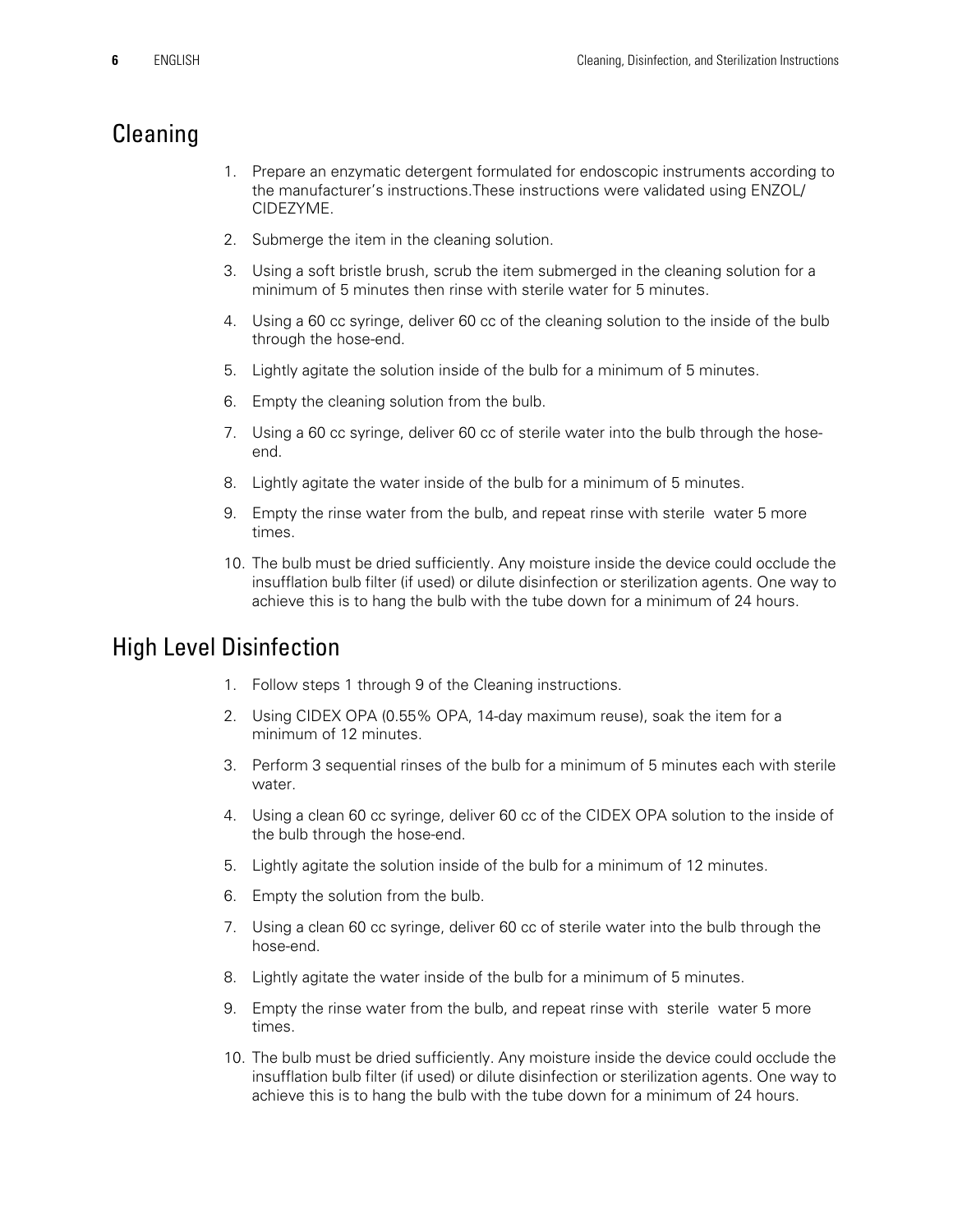### **Sterilization**

- 1. Follow steps 1 through 10 of the Cleaning instructions.
- 2. Sterilize using a STERRAD<sup>®</sup> 100S for one 55 minute cycle. Validate any other sterilization equipment and load configurations.

# Single Use Sigmoidoscopes and Anoscopes



**Caution** Welch Allyn recommends the use of the Single Use **IN** Insufflation Bulb Filter (REE 30210) for all applicable endoscopic procedures. The filter does not eliminate the need to properly process the insufflation bulb with each use, but restricts internal contamination and aspiration of fluids.



**Caution** Sterilization process is not valid for 53130-L and 53130-LF. These single use devices are lubricated and cannot be sterilized.

**Caution** These devices are not reusable, but can be sterilized one time prior to single use.

### **Sterilization**

- 1. Remove the device from the plastic bag before sterilizing.
- 2. Sterilize using a STERRAD 100S for one 55 minute cycle. Validate any other sterilization equipment.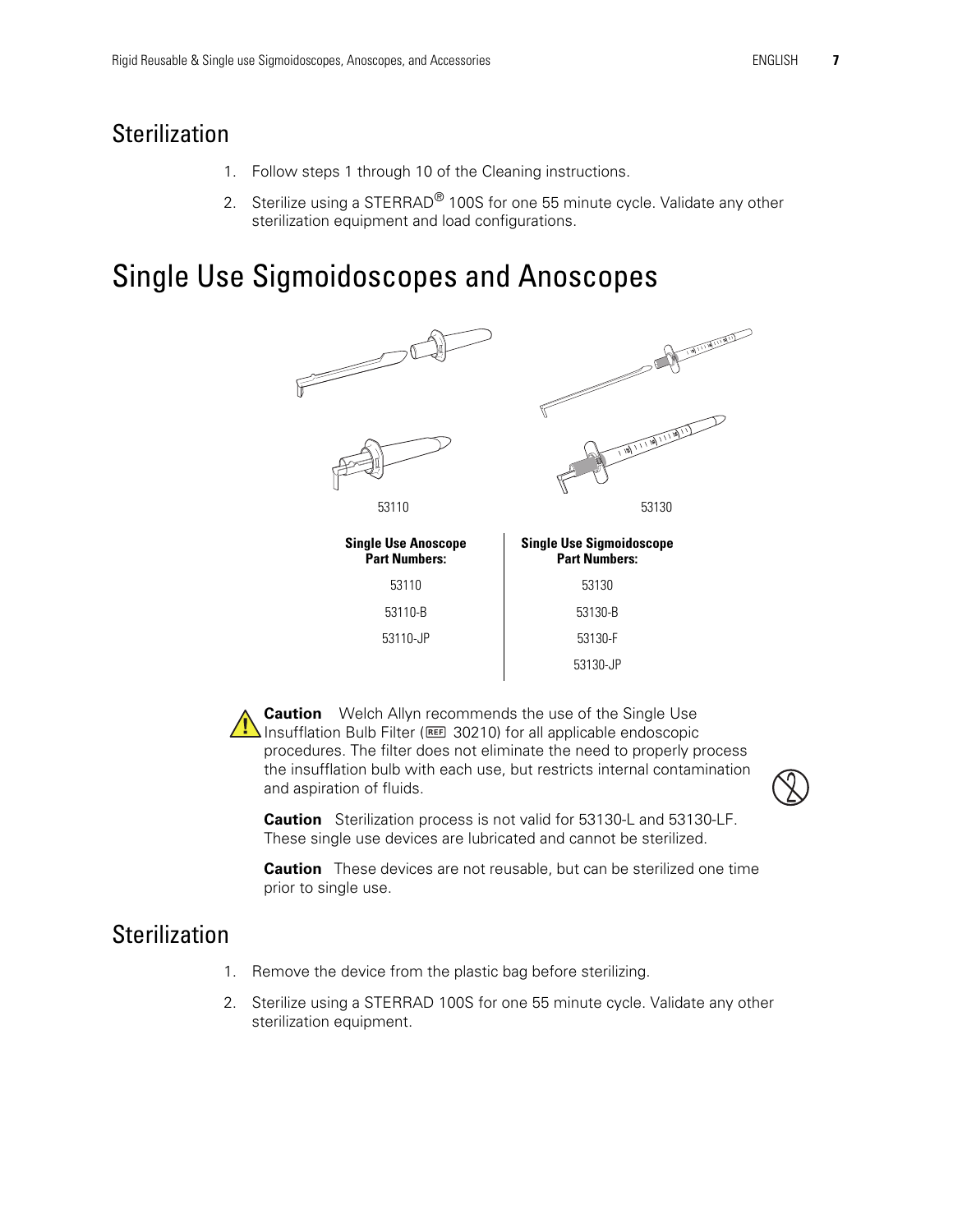# Power Supply



Part Numbers: 73305, 73322, 73324, 73326

**Caution** Do not immerse the power supply in any solution or sterilize. Doing so  $\mathbf{I}$  may damage the power supply and void the warranty.

**Caution** The power supply can only be wiped with a soft, dry, lint free cloth or scrubbed with a dry brush.

The following cleaning instructions apply to the Power Cord ONLY:

- 1. Disconnect the power supply cord from the light handle.
- 2. Disconnect the power supply from its wall receptacle.

#### Cleaning the Power Cord

- 1. Prepare an enzymatic detergent formulated for endoscopic instruments according to the manufacturer's instructions. These instructions were validated using ENZOL/ CIDEZYME.
- 2. Wet the cord with the cleaning solution.
- 3. Using a soft bristle brush, scrub the cord with the cleaning solution for a minimum of 5 minutes then rinse the cord with sterile water for 5 minutes.

#### Intermediate Level Disinfection of the Power Cord

- 1. Follow the Cleaning instructions above.
- 2. Using CaviWipes, wipe the cord and keep wet with CaviWipe solution for a minimum of 5 minutes.
- 3. Allow the cord surface to dry for a minimum of 10 minutes.